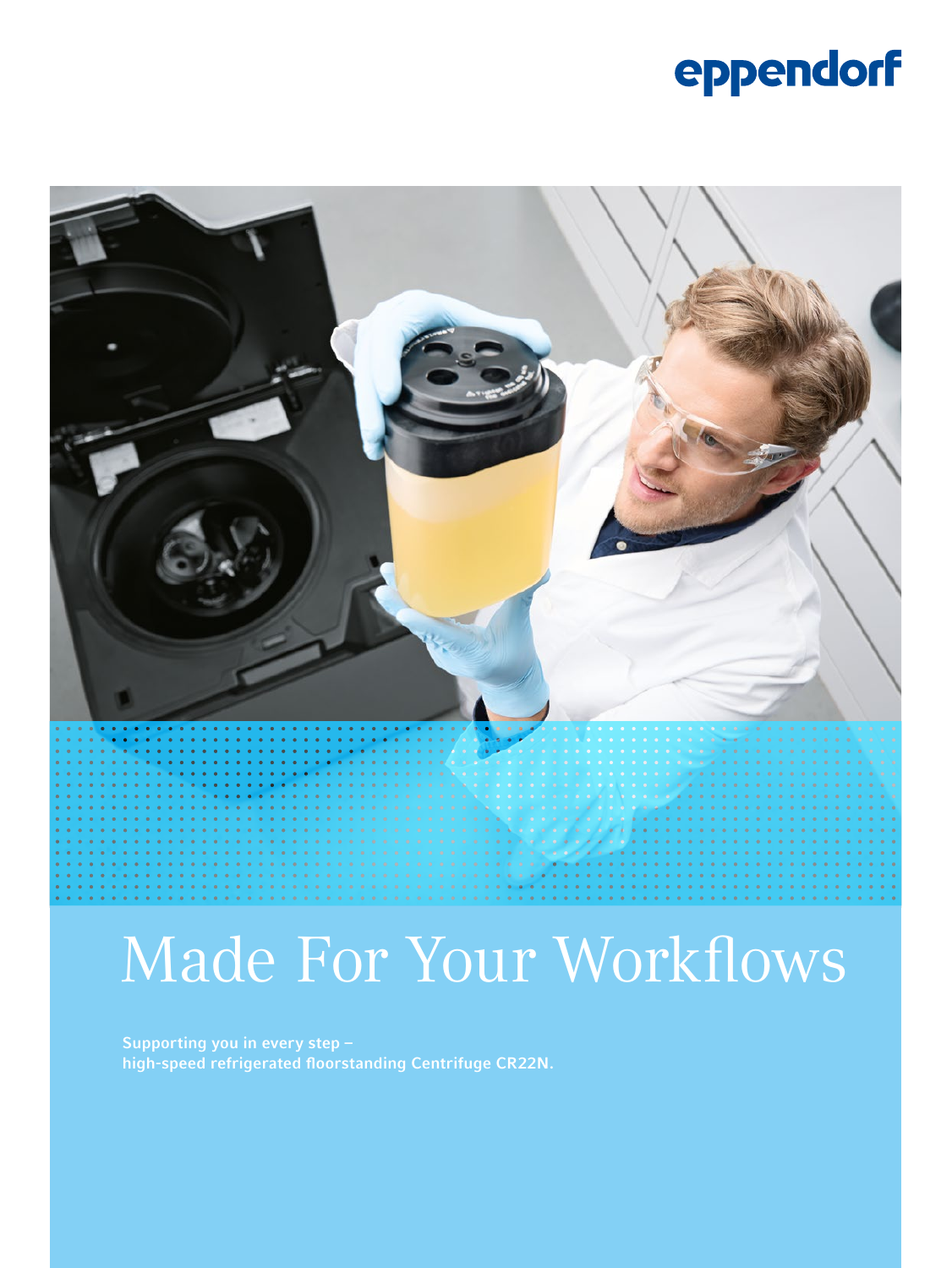### Centrifuge CR22N – Your Everyday Solution

Whether your work requires harvesting of biomass in volumes of up to 6 L per run, pelleting of cells, subcellular organelles or larger viruses, or extraction, precipitation, concentration and purification of nucleic acids in up to 50 mL tubes, the Centrifuge CR22N is the optimal solution to support your everyday centrifugation tasks.

- > Speeds of up to 58,700 x *g* (fixed-angle) or 11,500 x *g* (swing-bucket) support applications in genomics, cell biology and proteomics
- > Unique 1.5 L triangular bottle for easy and time efficient harvesting of cell, yeast and bacterial cultures (up to 15,100 x *g*)
- > 4 different kits (rotor plus suitable consumables) tailored to your applications – choosing the right one is now easier than ever
- > Large touchscreen interface for fast and easy operation
- > User management and documentation function supports labs working in a GLP/GxP environment
- > Self-locking rotor system for increased safety and convenience



### Unique 1.5 L Triangular Bottle – Spinning Made Easy



#### Gain great flexibility and save precious time with our innovative triangular bottles:

- > No minimum filling level. Spin samples between  $0 - 1.5$  L without worrying about bottle stability
- > Reduces handling steps during the separation process such as balancing, supernatant harvesting, pellet recovery and cleaning of bottles after the run

> Learn more about our rotor and consumable solutions, kits and bundles available for your lab applications.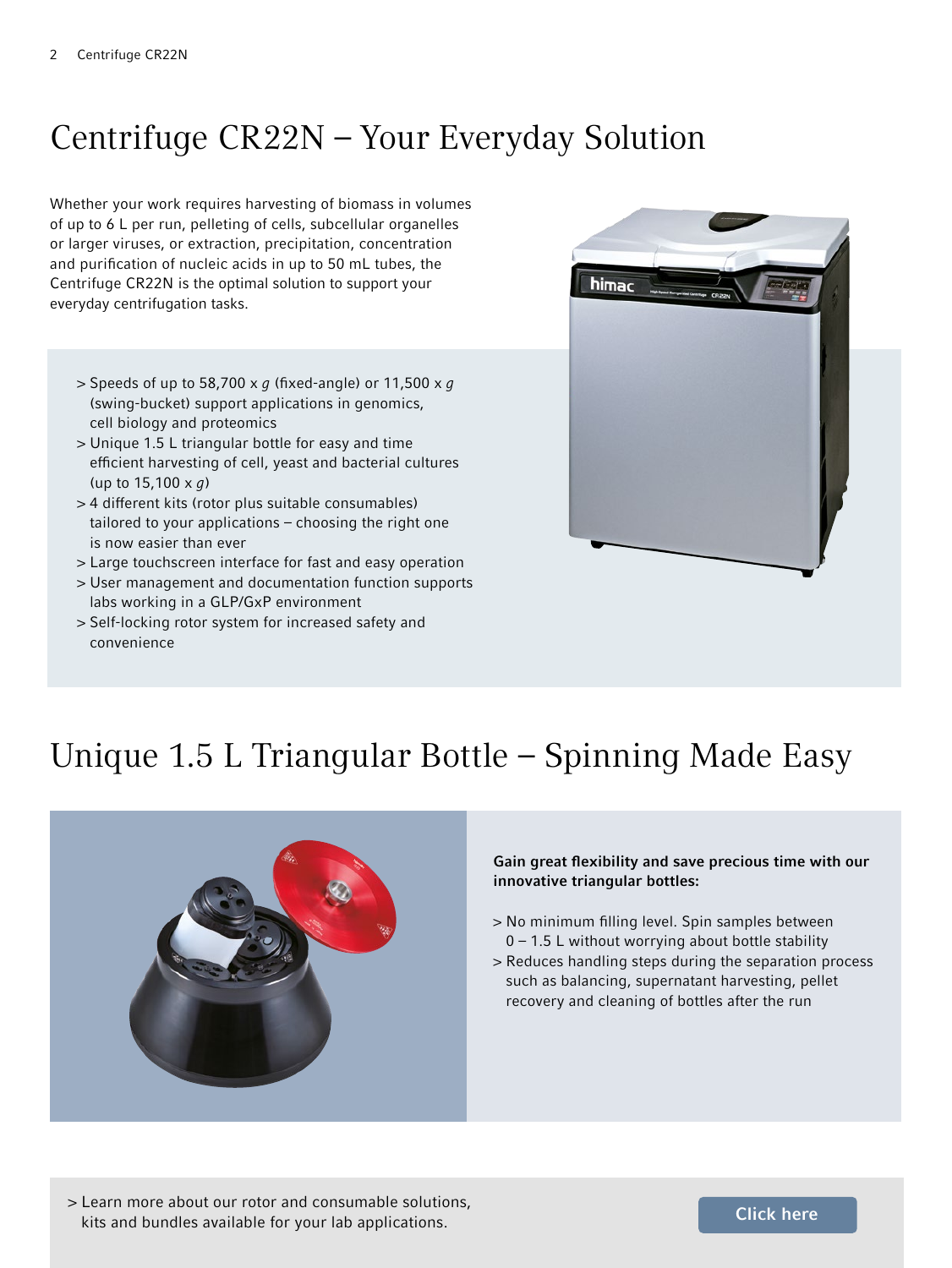### Find the Right Rotor for Your Requirements



Technical specifications

| Model                               | <b>Centrifuge CR22N</b>                                       |
|-------------------------------------|---------------------------------------------------------------|
| Max. RCF                            | 58,700 $\times$ $q^*$                                         |
| Max. speed                          | 22,000 rpm                                                    |
| Speed range                         | $300 - 22,000$ rpm                                            |
| Max. capacity                       | 1.5 L x 4 (Rotor R9A2)                                        |
| <b>Acceleration/ Breaking ramps</b> | 9/9                                                           |
| <b>Number of programs</b>           | 30                                                            |
| <b>Display</b>                      | 5.7 inch color touch-sensitive LCD panel                      |
| Timer                               | 1 s to 99 min 59 s (in increments of 1 s), Hold function      |
| <b>Noise Level</b>                  | 64 dB(A) at 1 m front (at 22,000 rpm)                         |
| <b>Power Supply</b>                 |                                                               |
|                                     | Single-phase, AC 200/208/220/230/                             |
|                                     | 240 V +/- 10%, 50/60 Hz, 30 A                                 |
| Footprint (WxDxH)                   | 700 x 760 x 915 mm / 27,5 x 30 x 36 in                        |
| Height (with open lid)              | 1,510 mm / 59,4 in                                            |
| Weight (w/o accessories)            | 260 kg / 573, 2 lbs                                           |
| Refrigerator                        | Rotary inverter driven compressor                             |
|                                     | (Refrigerant: R410A)                                          |
| Temperature control range           | $-20$ to $+40$ °C                                             |
| Vacuum system                       | n/a                                                           |
| <b>Safety functions</b>             | Interlock door, dual-overspeed detection, imbalance detector, |
|                                     | over-temperature detector                                     |
|                                     |                                                               |